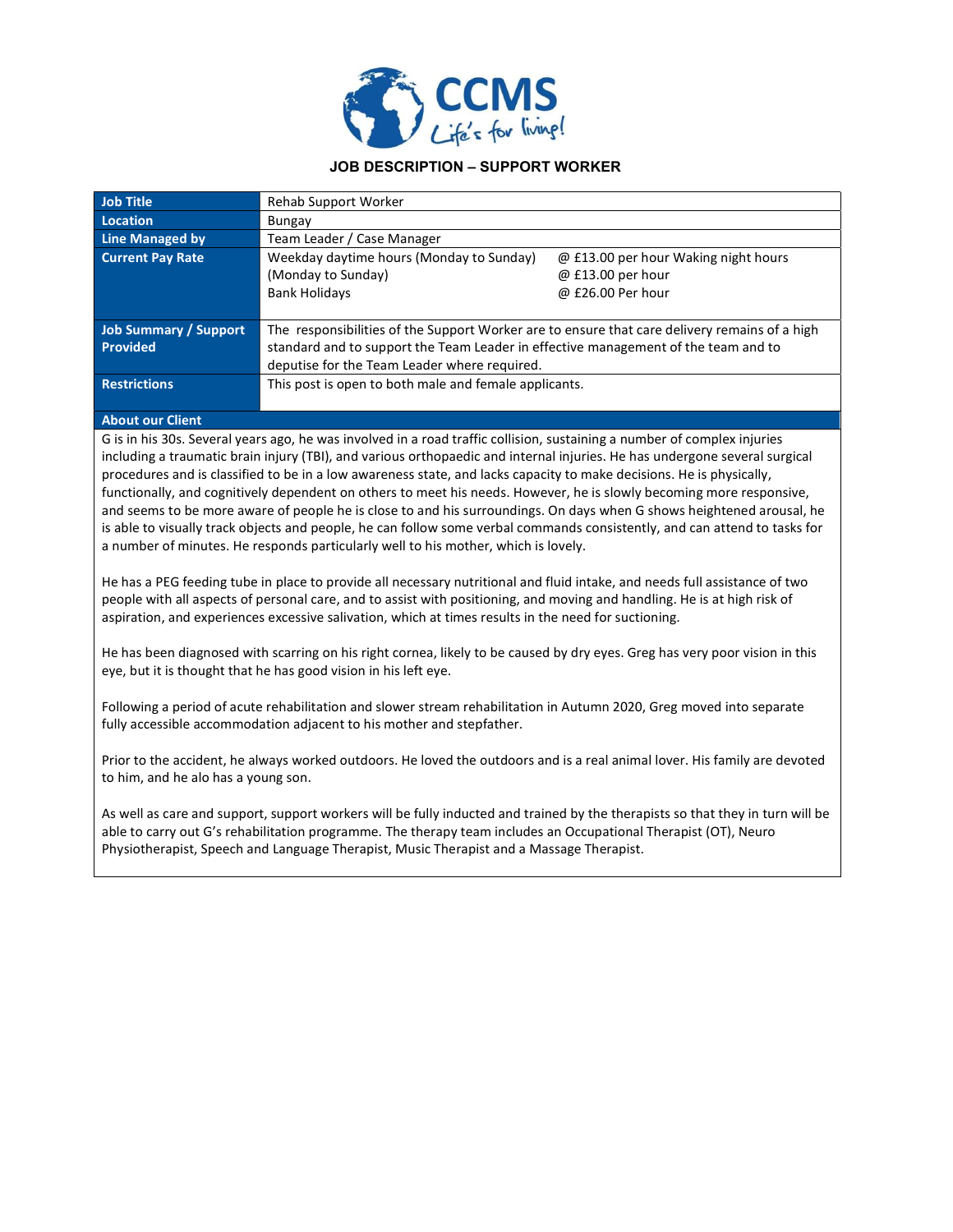| <b>Personal Specification</b> |                                                                                                       | <b>Essential</b> | <b>Desirable</b> |
|-------------------------------|-------------------------------------------------------------------------------------------------------|------------------|------------------|
| <b>Experience</b>             | Experience of working with adults with brain injury, physical disability<br>and complex health needs. | х                |                  |
|                               | At least 2 years' experience of team working                                                          |                  |                  |
|                               | Experience of working with therapists.                                                                |                  | x                |
|                               | Experience of working in senior role within the care sector.                                          |                  | X                |
|                               | Experience of supervising other staff members                                                         |                  | X                |
|                               | Experience of challenging situations and / or complex family                                          |                  | х                |
|                               | dynamics.<br>Experience of writing and / or involved in writing support plans,                        |                  |                  |
|                               | policies, protocols, risk management plans.                                                           |                  | х                |
| <b>Knowledge</b>              | <b>Education to GCSE standard</b>                                                                     | х                |                  |
|                               | Nursing, social care, rehabilitation or therapy qualifications.                                       |                  | X                |
|                               | Knowledge and understanding of risks and risk management.                                             | X                |                  |
|                               | Knowledge of confidentiality, privacy and boundaries.                                                 | X                |                  |
|                               | Knowledge of mental capacity, best interests, advocacy and                                            |                  |                  |
|                               | empowerment.                                                                                          |                  | х                |
| <b>Skills</b>                 | Car driver with a full licence.                                                                       | x                |                  |
|                               | Confidence to drive a larger vehicle.                                                                 | x                |                  |
|                               | Good numeracy and literacy skills.                                                                    | x                |                  |
|                               | Competent in basic computer skills such as use of email.                                              | x                |                  |
|                               | Effective communication skills to include written, verbal, non-verbal<br>and listening.               | x                |                  |
|                               | Be able to adapt communication style to meet the needs of the<br>individual.                          | x                |                  |
|                               | Ability to:                                                                                           |                  |                  |
|                               | Follow the support plan.                                                                              | х                |                  |
|                               | Follow instructions.                                                                                  | x                |                  |
|                               | Implement instructions from Case Manager / therapists, and<br>cascade information to all the team.    | х                |                  |
|                               | Work as part of a team.                                                                               | х                |                  |
|                               | Prioritise within set tasks, and adapt according to Greg's<br>presentation on the day.                | X                |                  |
|                               | Apply feedback to improve work performance.                                                           | х                |                  |
|                               | Problem-solve and be able to make decisions.                                                          | х                |                  |
|                               |                                                                                                       |                  |                  |
|                               | Motivate self and others.                                                                             | х                |                  |
|                               | Be able to give others instructions.                                                                  |                  | χ                |
|                               | Recognise when to seek guidance and help.                                                             | х                |                  |
|                               | Use initiative.                                                                                       | X                |                  |
|                               | To be calm and confident, particularly in stressful situations.                                       | х                |                  |
|                               | To keep detailed and accurate records.                                                                | х                |                  |
|                               | Be flexible in approach.                                                                              | X                |                  |
| <b>Personal Attributes</b>    | Mature in attitude, confident and assertive.                                                          | X                |                  |
|                               | Reliable.                                                                                             | X                |                  |
|                               | Good time management.                                                                                 | X                |                  |
|                               | Approachable.                                                                                         | X                |                  |
|                               | A positive role model.                                                                                | х                |                  |
|                               | Patience and sensitivity.                                                                             | X                |                  |
|                               | Good sense of humour and willingness to 'muck in'.                                                    | X                |                  |
|                               | Enthusiasm.                                                                                           | X                |                  |
|                               | Organised.                                                                                            | x                |                  |
|                               | Resourceful.                                                                                          | X                |                  |
|                               | Be honest and trustworthy.                                                                            | X                |                  |
|                               | Be committed to training and development.                                                             | X                |                  |
| <b>Benefits</b>               | • 5.6 weeks paid annual leave pro rata. The leave year runs from January to December.                 |                  |                  |